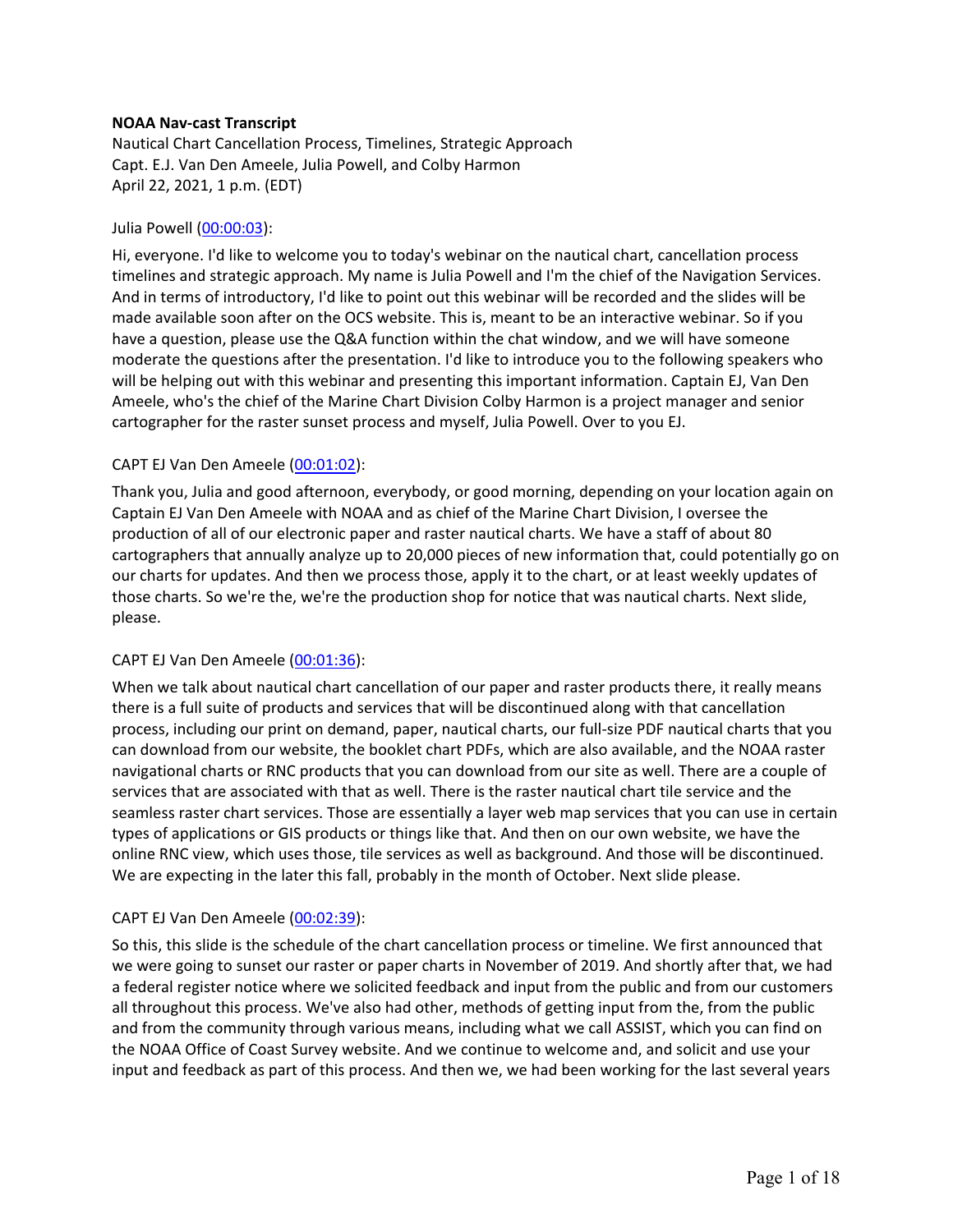on the NOAA custom chart, 1.0, and we recently released that version 1.0 last month. And I'll talk more to that later in the presentation.

### CAPT EJ Van Den Ameele (00:03:31):

As many people may be aware back in February, we announced the cancellation of the first chart as part of this process, the Lake Tahoe chart, Chart 18665. And we canceled one chart at that time as a test of the process, there are quite a number of internal systems, as well as notification that tools, which Colby we'll talk about later in the, in the presentation. And, and we wanted to make sure we kind of knew everything that had to be done as part of the process before we started systematically canceling additional charts. So that was, that was Lake Tahoe again, back in February. And so really up until this point, everything we have done has been the preparation part of it. And right now is really, we're just kicking off the execution part of it, where between now and January, 2025, we will continue to announce the cancellations six months ahead of time and six months after the announcement of any given chart, go ahead and cancel, cancel those charts.

CAPT EJ Van Den Ameele (00:04:25):

Next slide, please.

### CAPT EJ Van Den Ameele (00:04:28):

So a little bit about the reasoning for why NOAA is doing this. And, I think this graph on the right here sums it up fairly well over the last decade or so, plus we have seen the use and sales of our electronic nautical charts, or ENCs skyrocket by, by almost sevenfold. And during that same time period, sales of paper charts have decreased by more than half. It takes the same level of effort for NOAA to maintain both of those products suites and, and given those figures and sales and the increased use of electronic and decreased use of raster or paper. We just find it, unsustainable to continue to maintain two products suites that take the same amount of resources and effort to maintain. And instead we want to going forward focus those resources on making the electronic product even better at, you know, as good as it could be and even better than it currently is. So next slide.

## CAPT EJ Van Den Ameele (00:05:26):

So as part of that, focus on improving the electronic nautical chart, we're undergoing a process of what we're calling ENC rescheming. On the left, you can see what our current suite of electronic charts looked like that they get on the borders and outlines of the current coverage of those charts. And really when we built out those charts to begin with, they really mostly mimicked the borders of the paper product, because we use the raster. I use the term raster and paper interchangeably because we print the paper product from the raster file itself. I'm so sorry if it is a little bit of confusing, bouncing back, back and forth between those two terms. But when we built those, ENCs out to begin with, we, we based them essentially on the raster products or the borders and the data and scales were essentially the same. But since we're getting rid of those, we don't really have a requirement to do that any longer.

## CAPT EJ Van Den Ameele (00:06:15):

And we're going through this rescheming effort where we're building out new ENCs on a kind of a grid pattern, which you can see on the right hand side there. And we feel that that will, one for us make them easier to maintain, but two for the user make them a better product because you'll have more seamless transitions between scale bands or from one ENC to the next ENC, which can sometimes be awkward when, jumped from one scale to another. And hopefully as you, as you know, if a user zooms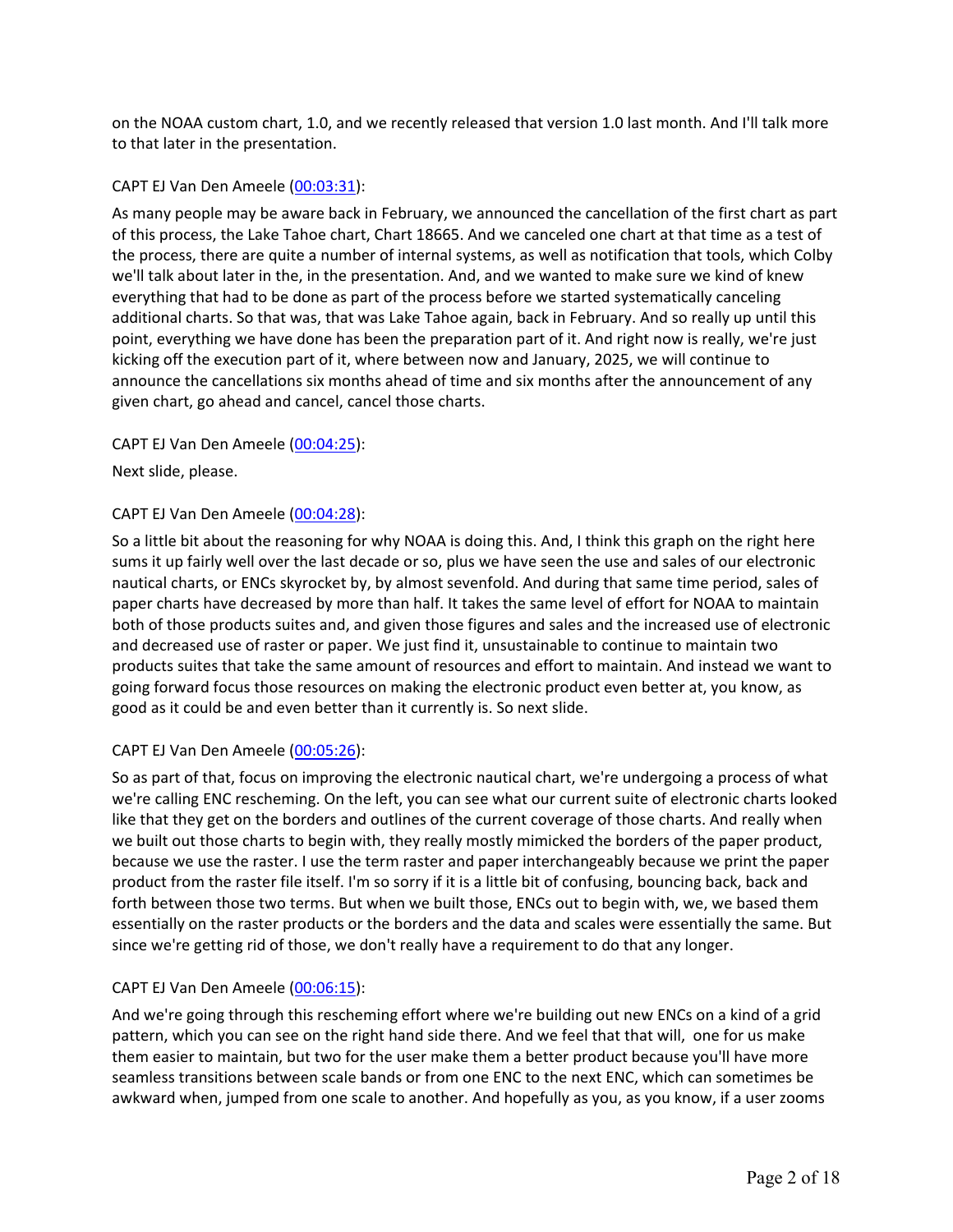in and out or moves from one area to another area to be a more seamless and better performance in your navigation system.

CAPT EJ Van Den Ameele (00:06:47):

Next slide please.

CAPT EJ Van Den Ameele (00:06:50):

So there are currently some impact to the, to our existing suite of raster charts that are still in production that we want everyone to be aware of. And the big one is that we have this continued application of routine data to, to those charts. We do have continued application of, we call it what we call CRIT, which is really critical corrections in DTONs, which are dangerous navigation to those charts. So anything that potentially impacts the safety of navigation, like a change to a navigational aid or a newly discovered wreck or obstruction that a vessel can strike. We continue to update that information on our raster or paper charts, but other sort of routine information like maybe new, deeper bottom depths or, or a shoreline change that doesn't impact the safety of navigation or no longer apply to the charts. And so what that means is that these charts, raster and paper charts will be getting more and more out of sync with our ENCs. And if that, if a chart becomes so far out of sync, that it becomes a concern, and we don't think anybody should be use that, that will be a trigger for canceling that particular chart.

CAPT EJ Van Den Ameele (00:07:47):

Next slide, please.

CAPT EJ Van Den Ameele (00:07:52):

Some of the considerations of where, and when we cancel individual charts, this isn't necessarily a check all these boxes, but this, these are the factors that we're looking into. Again, if we have the larger scale reschemed ENC coverage that I just showed you, that may be a factor for canceling charts as they get more and more out of date. And then again, that speaks to that second bullet, where if there's lots of large amounts of new depth or shoreline or other types of information, that's compiled to the electronic product, that's not on the raster paper. We'll use that as a reason to consider canceling a chart. Similarly, if there's a large number of local notice to mariner corrections issued for that chart, rather than spending a lot of time, applying that information to a chart that will ultimately be canceled, we may look to move that up in the cancellation schedule. Some charts that have very low volumes of sales or downloads perhaps, will be early considerations for cancellations, and some cancellations may be grouped together by

CAPT EJ Van Den Ameele (00:08:47):

Next slide, please.

CAPT EJ Van Den Ameele (00:08:51):

I want to point out, we made a decision to cancel certain smaller scale charts last, and these are they're called general charts. They're of scales of 1:200,000 to 1:400,000. And we have coast-wide coverage of all of these. And we've gotten feedback that for the time being for the next several years, users would still like some sort of a backup product, so to speak, to your electronic system that you could still have on a chart table on a, in your pilot house, if you want it to just have a much larger format than, than the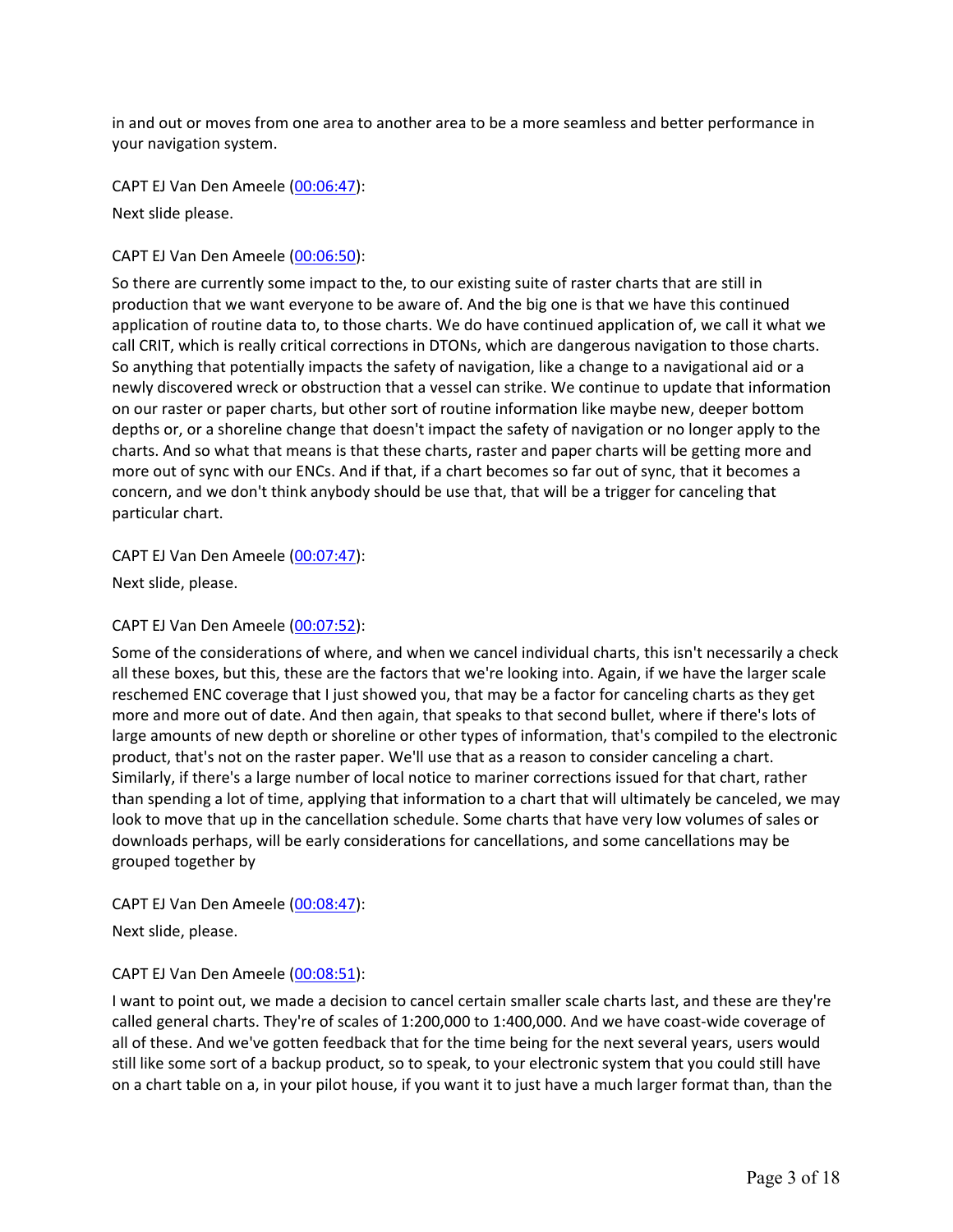screen on your navigation system to kind of have a general overview of the area in which you're sailing or operating. So we will keep these to the very end. Next slide, please,

#### CAPT EJ Van Den Ameele (00:09:33):

And with that, I will hand it over to Mr. Colby Harmon, who will talk about the specific process of how NOAA will be notifying the public of pending chart cancellations and what type of information you can expect to receive. So thanks Colby.

### Colby Harmon (00:09:45):

Thank you. Captain. Next slide please. So I want to go over some of the typical steps that take place when we put a chart, when we select the chart for cancellation, and the first step is to designate that chart as a last edition. So this is a kicks off a six month process that starts with, NOAA applying what we call a last edition note that I'll show you in a second. And this is the actual timeframe that was used for the Lake Tahoe chart. That note was applied on February 25th. Typically on a Thursday is when our new data comes out and then the following Tuesday the Coast Guard puts out a local notice to mariner that indicates that that chart is the last edition status, and also, makes, makes it known that that last edition note is on the chart. So he's six months or 26 weeks later, that chart is canceled on the date, indicated in the note. And then the following Tuesday that the Coast Guard puts out a local notice indicating that that chart is canceled. Next slide, please.

### Colby Harmon (00:10:54):

So here is what the note looks like. This is the Lake Tahoe chart. It says, this is the last edition of this chart, and it will be canceled on, and it gives that specific date that the chart will be canceled on next slide. In addition to that, there's a document called the dates of latest additions. That's on the NOAA Coast Survey website, and it shows the dates as the name implies the dates or the editions and the edition number of all the charts that we were currently publishing. When a chart goes into a last edition status, an "L" will appear on the left side. And as you see in this box next to the chart number, and then in the far right column, the cancellation date column will indicate the date in which that chart will be canceled. Additionally, as charts are canceled, the listing for that chart will move to the bottom of the dates of latest edition document.

#### Colby Harmon (00:11:50):

So that'll be a cumulative list, which will ultimately have over a thousand charts listed as the charts that have been canceled. So if you have any question as to whether your chart is, has been canceled, you can go to the DOLE since to see it in that list, or whether it's in the last edition status. Next slide please. So there's two. In addition to the PDF version, there's also an HTML web-based edition of the same information presented in a slightly different manner. This, you can see chart 18665, Lake Tahoe. And it indicates that it's the last edition and the cancellation date. And similarly, there'll be a cumulative list of canceled charts at the end of this HTML or the web based document. Next please.

## Colby Harmon (00:12:42):

So when the Coast Guard publishes, the local notice to mariner, you'll have an indication of the chart cancellation in two sections. Right now, all Coast Guard districts are publishing. This notice in section one of the local notice to mariner, whether a chart is in being canceled in their district or not. And if you could just one more click here to provide some of the animation. So there's four paragraphs in this, section one, one list that the document, the, actual products that are being canceled, that the Captain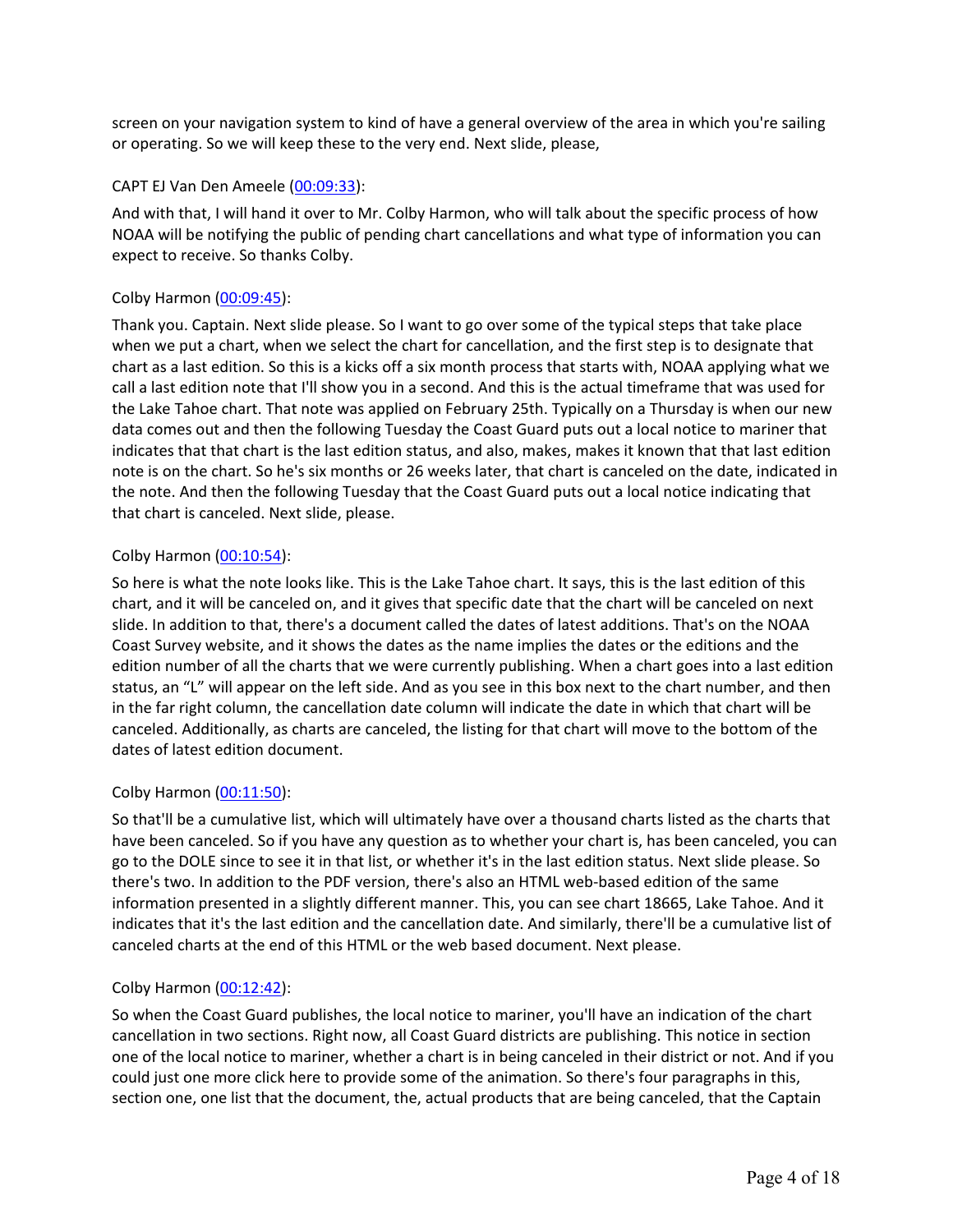just, listed also, there's a link to the DOLE that I just discussed. If you want to look to see the status of charts and the third paragraph, there's a link at the end with additional information about the raster chart sunset program. And finally, there's a link to the NOAA custom chart that the Captain mentioned, and we'll discuss a little more, later on next slide.

## Colby Harmon (00:13:48):

In addition to section one, there's a section for a chart corrections segment that typically lists all the changes you have in charts, and that you need to apply as a hand corrections to published charts. And, when a chart goes into last edition status, there'll be an add notice. You'll see here in the lower left of chart, and it tells you the text or the notice as the note that has been added to the chart. One similar to the one I just showed you for Lake Tahoe. And also there's a last edition, status change where it says no new editions of this chart will be polished. It will be canceled, and it gives the dates. And it also advises that comparable at larger scale electronic navigational chart data is available. And there's also a list of a link to the DOLE here. It's interesting that when we canceled the Lake Tahoe chart at the same time or a wreck had been identified, and that was added to the chart. So that just goes to demonstrate that this is still an active chart and over the next 26 weeks, when the chart goes into last edition status, it will be maintained with a local notice to mariners. Next slide.

## Colby Harmon (00:15:04):

So that's all for the, how, how will the public is made aware of last edition charts and given that six month's notice of charts being canceled in the future, and Captain Van Den Ameele will tell you now about some more chart product improvements.

## CAPT EJ Van Den Ameele (00:15:24):

Great. Thank you, Colby. Next slide please.

# CAPT EJ Van Den Ameele (00:15:25):

This is an example of where we've reschemed with larger scale electronic nautical chart coverage. And what you're seeing here is all of the US part of Lake Superior where we formally or previously had a paper charts at 1:120,000 scale. And all of these new ENCs are either at 1:80,000 or 1:40,000 scale as well. So, this is the type of example where we're considering doing chart cancellations on a regional basis where we can say for this particular region, we have better coverage in the reschemed grid format for our ENCs. Next slide, please.

## CAPT EJ Van Den Ameele (00:16:06):

As far as the rescheming goes that I mentioned earlier, this is where we are. We've really been doing this just about a little bit over a year now, maybe a year and a half, and we're working our way around the, around the United States in certain regions. So in these images, green are the ENC cells that have already been completed, a yellow are ones in final quality checks. Not too many of those you can see on these images. Red are the ones we're currently working on. So working on the Great Lakes and some parts of Florida, Mississippi River and Long Island Sound the coast of Long Island right now is where we're focusing our efforts. And we expect to be completed with this process within the next five or six years or so. So, nothing has shown in the Pacific because we haven't started any work there yet. Next slide, please.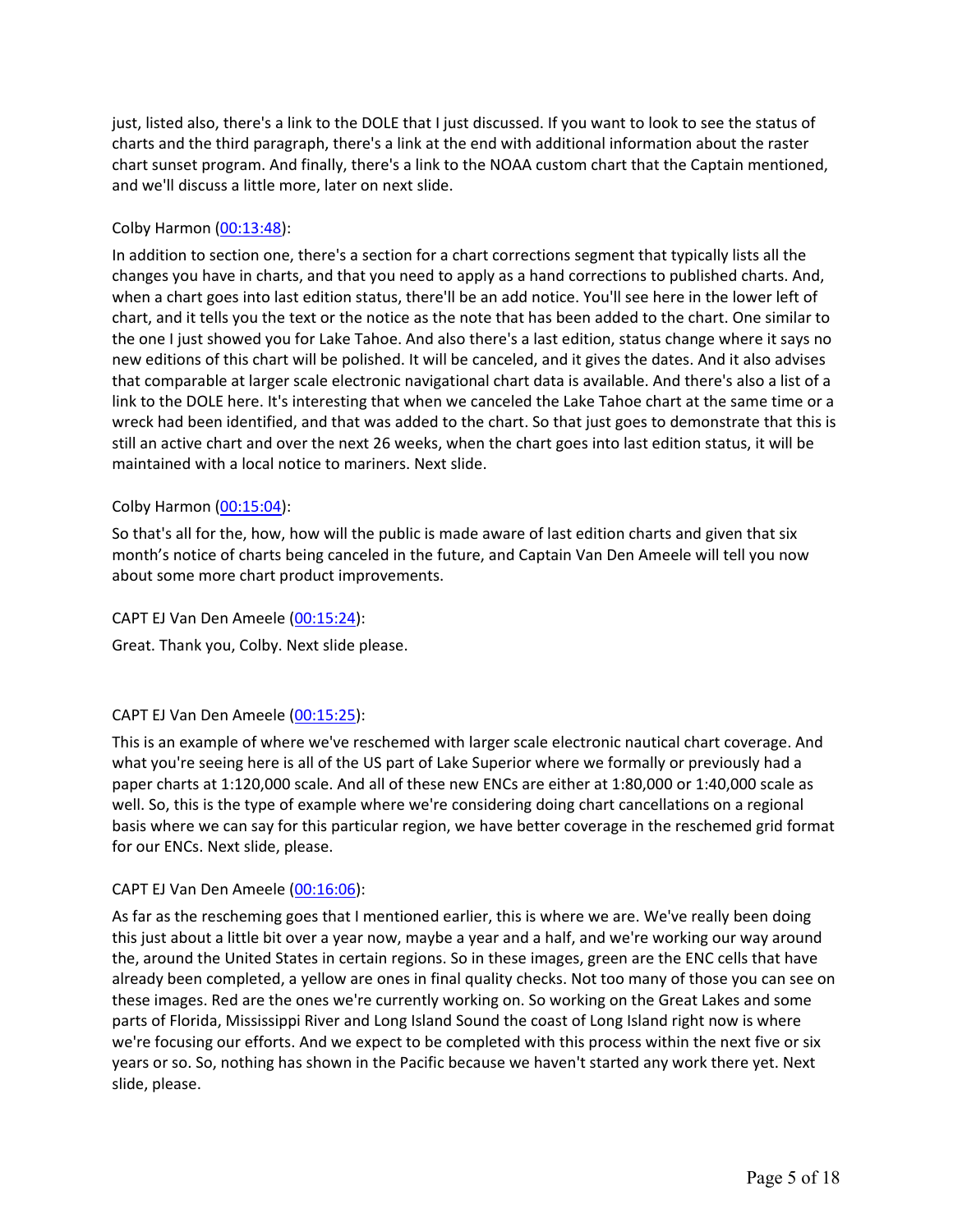## CAPT EJ Van Den Ameele (00:16:51):

Also, as I mentioned over several years, we've been working on what we call the NOAA custom chart product, and we released our version 1.0 on March 31st. That's when we took the prototype label off of the application. And for the folks that may not be aware of what this is, this is a, a tool that's on the Coast Survey homepage, where you can, you can find it there. If you want to take a look at it and you can go in and specify kind of the boundary of the chart that you want, the scale of the chart that you want. And then you can download a PDF of that chart that that is made based on the ENC data of course, of the corresponding region. So if you want to we're always happy to have feedback as we're trying to make this a tool as good as it possibly can be.

## CAPT EJ Van Den Ameele (00:17:30):

And on the site itself, there is a button will take you to our site where you can provide us with feedback on what you think could be better about it, or what you like about it. So some of the improvements that were in the version 1.0, or that, you have the option now for the familiar NOAA's symbols for buoys and other features like wrecks and rocks, and the other aids to navigation that we have a better portrayal of chart notes. Although that's something that we continue to work on and continue to improve, because right now, because we don't know the size and scale of any given chart that a user might create, we have to put those chart notes on the second, second page, or in the PDF document that you download that we have put warnings on for automation, that's essentially a warning that says that this chart was created automatically from ENC data and was not necessarily quality checked by a NOAA cartographer, although certainly that underlying corresponding data was. And a note for now that this does not meet carriage requirements for regulated vessels who have carries requirements under the CFR code of federal regulations, and we continue to make improvements to the user interface

CAPT EJ Van Den Ameele (00:18:31):

Next slide, please.

## CAPT EJ Van Den Ameele (00:18:37):

Some upcoming plans and improvements we're considering for the NOAA custom chart is we're adding additional paper sizes, by, by requests or having a little, the compass roses are still a little quirky if you will, in some cases. So we're working on improving the generation of a compass rose on the product. We're adding additional symbology and labeling improvements. We're in discussions with our print on demand vendors to come up with a business model of how they might be able to use the NOAA custom chart tool or a user might be able to use the NOAA custom chart tool to create a chart that can then be printed out by our print on demand agents. We're working on the ability to create user accounts and save custom charts. So if you go in and you'd make a chart and you really like it, and you need to want to update it again in six months, you don't have to go in and go through all that work again, you can log in and then recreate the chart that you created last time you were in the application.

## CAPT EJ Van Den Ameele (00:19:28):

Now we're looking at fixed areas of interest as well, perhaps either for us or our print and demand agents are looking for that. That's sort of similar to the ability to save custom charts where you can go in and make your own chart, or you may be able to choose from already created charts that you just recreate yourself. And we're considering an API that perhaps our POD agents or other websites could blink to, to be able to embed it within their own website. So that, you know, for example, a POD agent,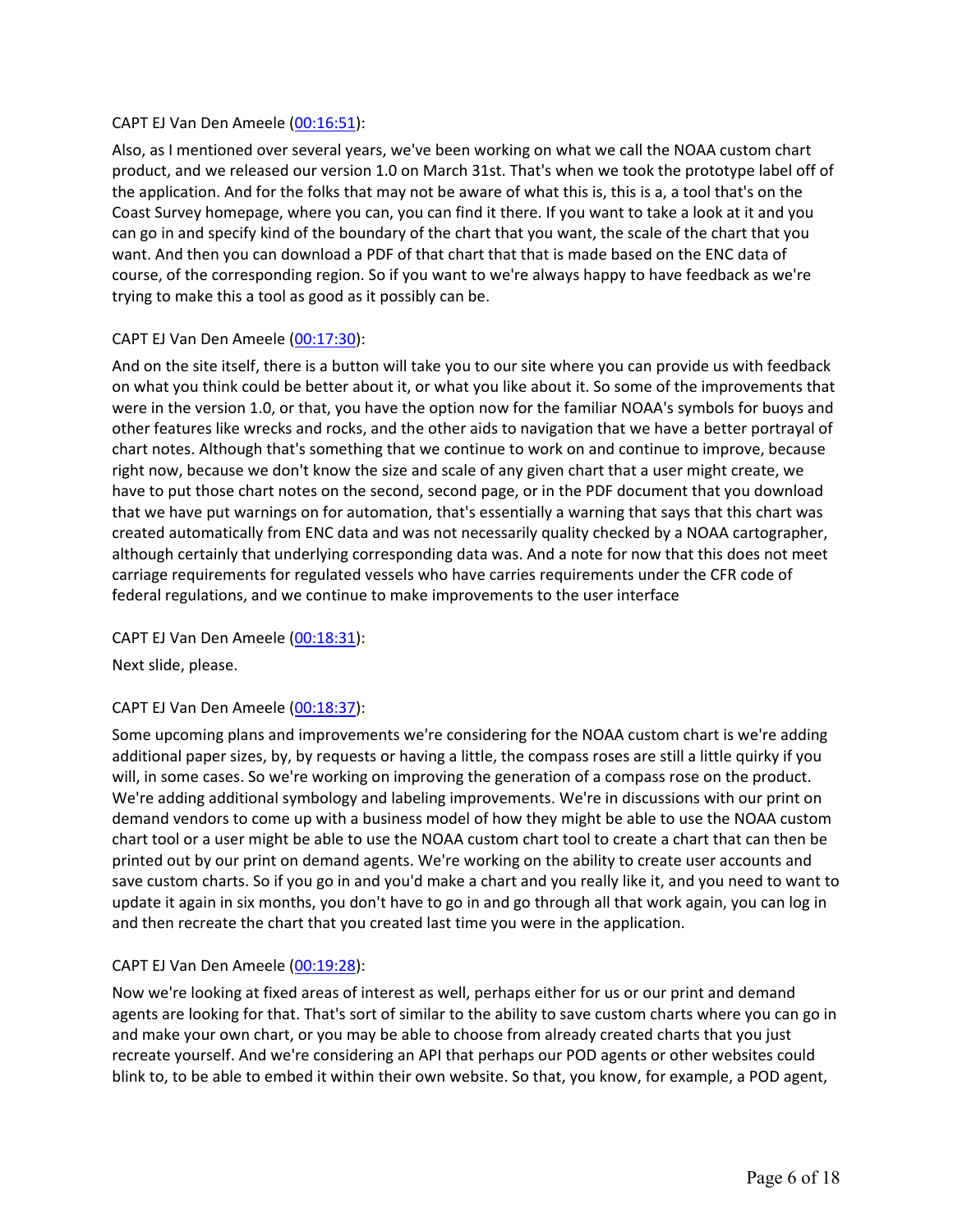you go to their website instead of the NOAA website, and then you create your custom chart and then you can order it from them and have them print it out and send it to you.

CAPT EJ Van Den Ameele (00:20:02):

Next slide please.

### CAPT EJ Van Den Ameele (00:20:08):

So I did mention the shutdown of the raster services, the, the RNC tile service and the raster seamless service by October of this year. And then sometime shortly after that, within the next few years will be the shutdown of the online raster nautical chart viewer. And we're really, we have similar services available that use the vector data. In other words, they use the electronic nautical chart data, and we're encouraging navigation system in third-party data providers that use the raster services to, to go to the ENC vector data services. And there was more information about those on the Coast Survey website. Next slide, please. So that I will hand it back over to Julia to talk about some other impacts of the raster and paper charts sunset process.

Julia Powell (00:20:57):

Thank you, EJ. Next slide please.

### Julia Powell (00:21:01):

So, what are the impacts with both the ENC rescheming, but also the sunset of the paper charts really require changes to how we did references within the Coast Pilot. So the Coast Pilot, traditionally crossreference information to the ENC and the traditional chart number. But as I mentioned that the rescheming of the future of the paper chart really required a closer look at how referencing was done. And so we made the decision to try and make the Coast Pilot product agnostic, and focusing more on waterway names rather than on product references. So next slide. So beginning with Lake Superior, which is one of our fully reschemed areas we've transitioned away. So you can see the before where it said Grand Portage Bay would refer to these three ENCSs and two specific paper chart numbers, and now it just refers to Grand Portage Bay, the Pigeon Point and the Canadian border. Part of our long term goal with referencing the Coast Pilot information is also to put some underlying geospatial information in conjunction with a project that the US Coast Guard is doing for waterways harmonization. So it's more about using your Coast Pilot to navigate named waterways versus based on specific chart products. Next slide please.

#### Julia Powell (00:22:25):

So the other thing I want to talk to you about is ways to engage. We have several different ways that you, as the stakeholder can engage with us. We have our regional navigation managers, which are a series of 10 navigation managers strategically placed around the United States to engage directly with our stakeholders. So you can reach out to them they're available on our website, but I'd also like to go to the next slide. And I think that the real specific way to best engage is through ASSIST and ASSIST is our, our online tool where you can inquire report an error to products or have questions and comments. And we have, we pride ourselves on a fairly quick turnaround time and either, you know, getting back to you, right, with the answer, or going back to our individual divisions to research and provide you with the correct answer.

#### Julia Powell (00:23:21):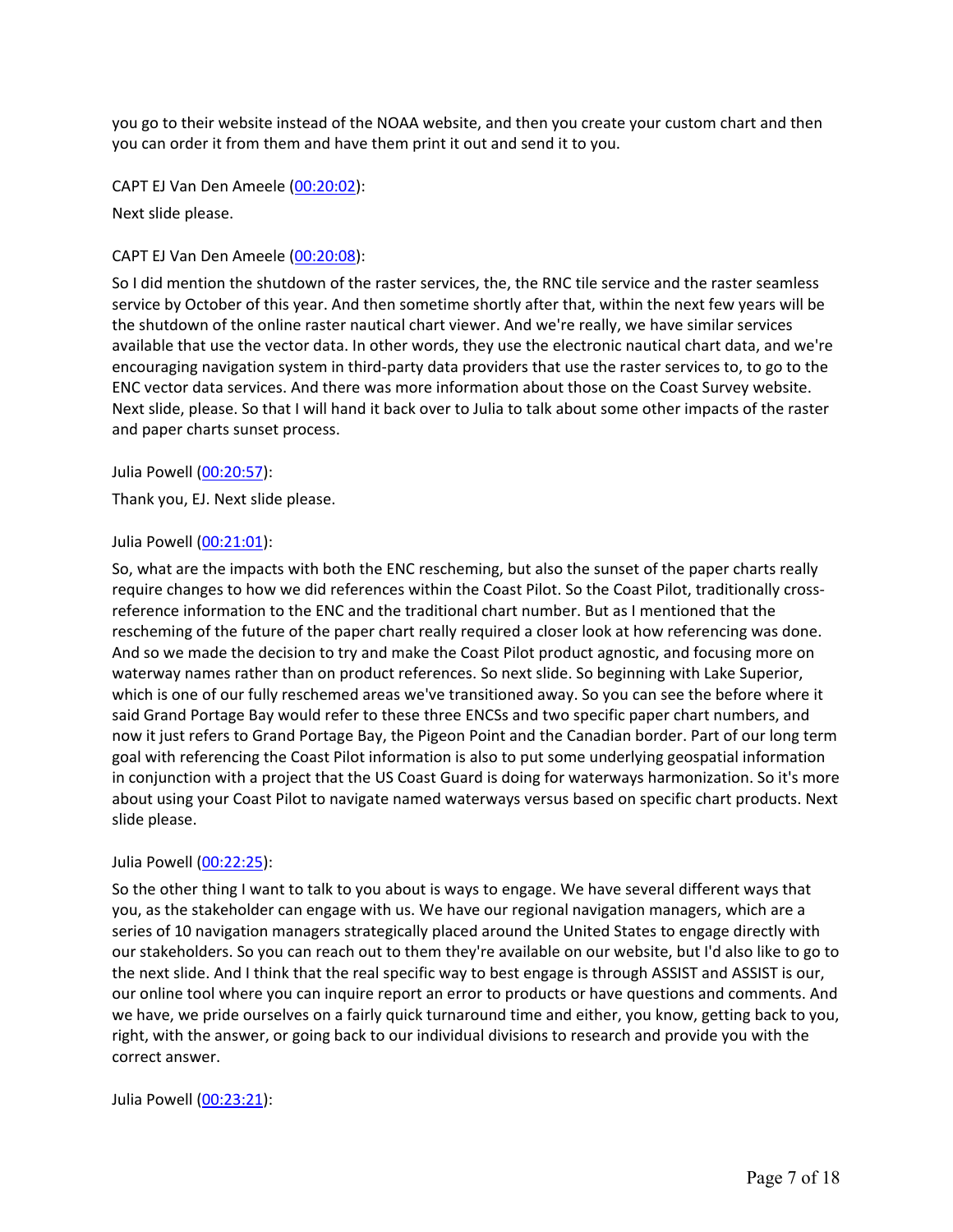## Next Slide.

## Julia Powell (00:23:24):

Lastly, I'd like to talk about, you know, this is the first in a series of two webinars that we are putting on. So May 20th at 1:00 PM and we'll, we'll do another push with email and social media is that we're going to actually have an in-depth webinar on the NOAA custom chart application. So what EJ had talked about in terms of, you know, the uses we'll have a demonstration and sort of the applicability of how that tool, how that application will work, and that will allow the opportunity for users to ask questions specifically to that application. So next slide, please. So I'd like to open it up to a question and answer period, please remember to use the question function within the webinar tools. I see we have a few questions coming in and so I'm going to turn it over to Geoff. Who's going to help moderate the questions for us.

### Geoff DiPre (00:24:27):

Thank you. And, to all three of you, fantastic presentation, and thank you for the great information. As Ms. Powell just stated, if you do have questions, please submit them to the question tab that you could find on your dashboard. The first question that we received is for Captain Van Den Ameele. In a graph that you presented, which shows the increase of ENC sales and usage, out of curiosity, can you explain the reduction of ENC sales and usage in 2017?

### CAPT EJ Van Den Ameele (00:25:01):

Yeah. Thank you for that. And I see that questions from Denis Haines. Hi Denis. I think your best guess is the same as my best guess, to be honest, I haven't researched shows that dip is, but that was around the time we did switch to IC-ENC. So that probably is a good explanation for that. So I realize I'll have to dig into that cause I'm curious about it myself.

#### Geoff DiPre (00:25:22):

Thank you for Mr. Harmon, how has the reaction been to the announcement of the sunsetting process? Have you received feedback and how are you handling any reluctancies from users and those that are wanting to maintain paper charts instead of adopting to ENCs?

#### Colby Harmon

Right. So as the Captain indicated, we published the notice in the federal register November, 2019. And that's when we first started getting, specific questions and comments about the raster sunset program. And, as you might imagine, there was several people that were concerned about having a paper chart backup on their, on their vessel. And that's part of the reason why we created this NOAA custom chart application to be able to provide that service for people. I think over time, there was a much more reluctance to embrace the sunset of the raster chart program. But over time, I think people are realizing that just as, other media have moved to an electronic format, it's time for NOAA custom chart and NOAA charts to do the same. So I'd say overall, there's a gaining acceptance of the use of electronic charts.

## CAPT EJ Van Den Ameele (00:26:55):

I might, I might just add that, that we do recognize that for certain reasons there, you know, the desire for paper may never go away or maybe not for a long time. And as Colby mentioned, that's the intent of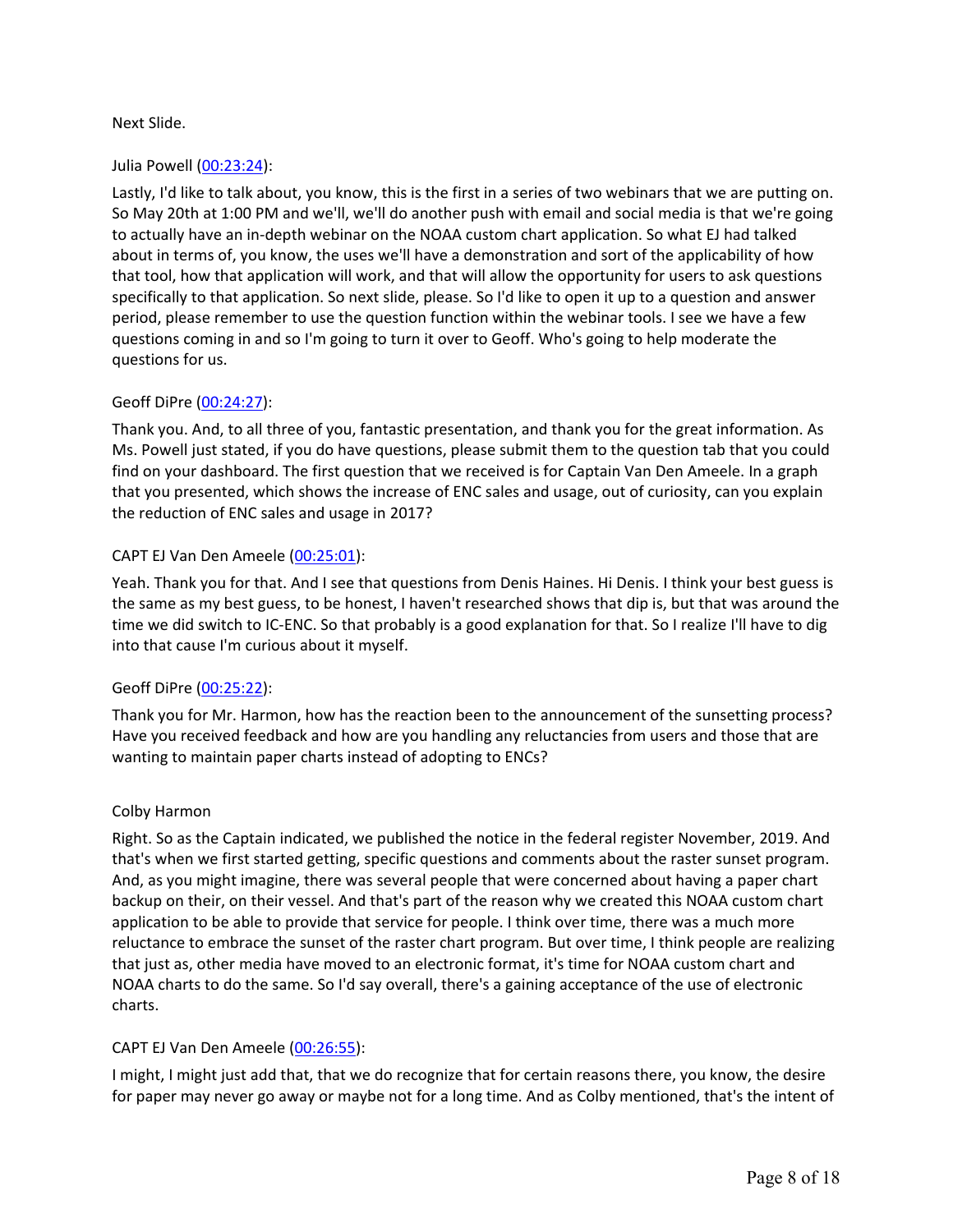the NOAA custom chart tool is and why we want to just continually make it better and develop it to be as good as it can be. So that's why we, your feedback to us is critical on that tool.

## Geoff DiPre (00:27:17):

And speaking of feedback, we do have that we've had one or two comments saying that they've already used the custom chart function, and think that it's a great tool. A follow up question. And, Ms. Powell, you mentioned the May 20th webinar, but are there any demonstrations or guiding documents online to show first time users, how to use the custom chart tool?

### Colby Harmon (00:27:44):

Oh, there is a new link. If you go to the Coast Survey website now underneath the link that goes to the NOAA customer chart, there's a link for a brand new user guide. We did have a two page quick start guide, but now this provides about 15 or 16 pages of more detailed instruction on how all the different settings work. So that's available now, it's in the future, there'll be a link directly within the application and the documentation tab. That'll link to the, the user guide as well, but that's, that'll be a few weeks or a month off.

### CAPT EJ Van Den Ameele (00:28:24):

And I'll also add that the NOAA custom chart site does also have a video posted there that can walk you through the video is created on the based on the prototype. So it may look and feel a little different from the current, look of the application, but the, the guidance given in the video is still mostly valid. So there's, there's that help as well on the NOAA custom chart site.

### Geoff DiPre (00:28:45):

Thank you. I have two questions here regarding future possible futures for ENCs. The questions are, will future ENCs include relevant land topography. In fact that they create wind and sea conditions that can be critical to navigation safety, and will future ENCs account for climate change features such as rising sea levels and their impact on coastal navigation.

#### CAPT EJ Van Den Ameele (00:29:14):

Yeah, I can, I can take that one. So on the first one we have just undertaken a project and within the last couple of months to start to include topography and roads on our electronic nautical charts. So look for that in the future. I don't have a time at the moment, as I said, we're just getting started on it, but we do have plans to include those on future ENCs. And then certainly just in our overall effort to keep our charts up to date as possible, any impacts to you know, whether it's sea level change or changes to shoreline or any other things that might be a result of, you know, of climate change or any other factors will be up-to-date as best as we can, as we strive to keep our ENCs up-to-date in general with all of the new pieces of data and information that we get.

#### Julia Powell (00:29:57):

And I'd also like to add in terms of the rising sea levels and impact on coastal navigation is we're also undertaking a program called Precision Marine Navigation that is working to supply additional data sets that will work in conjunction with your ENC and high resolution bathymetry with, we're also planning on issuing that will give you a good picture of the water level forecast specifically for navigational areas up to 48 to 72 hours. And we're expecting that to come online within the next two to three years, at least in terms of initial operating capabilities.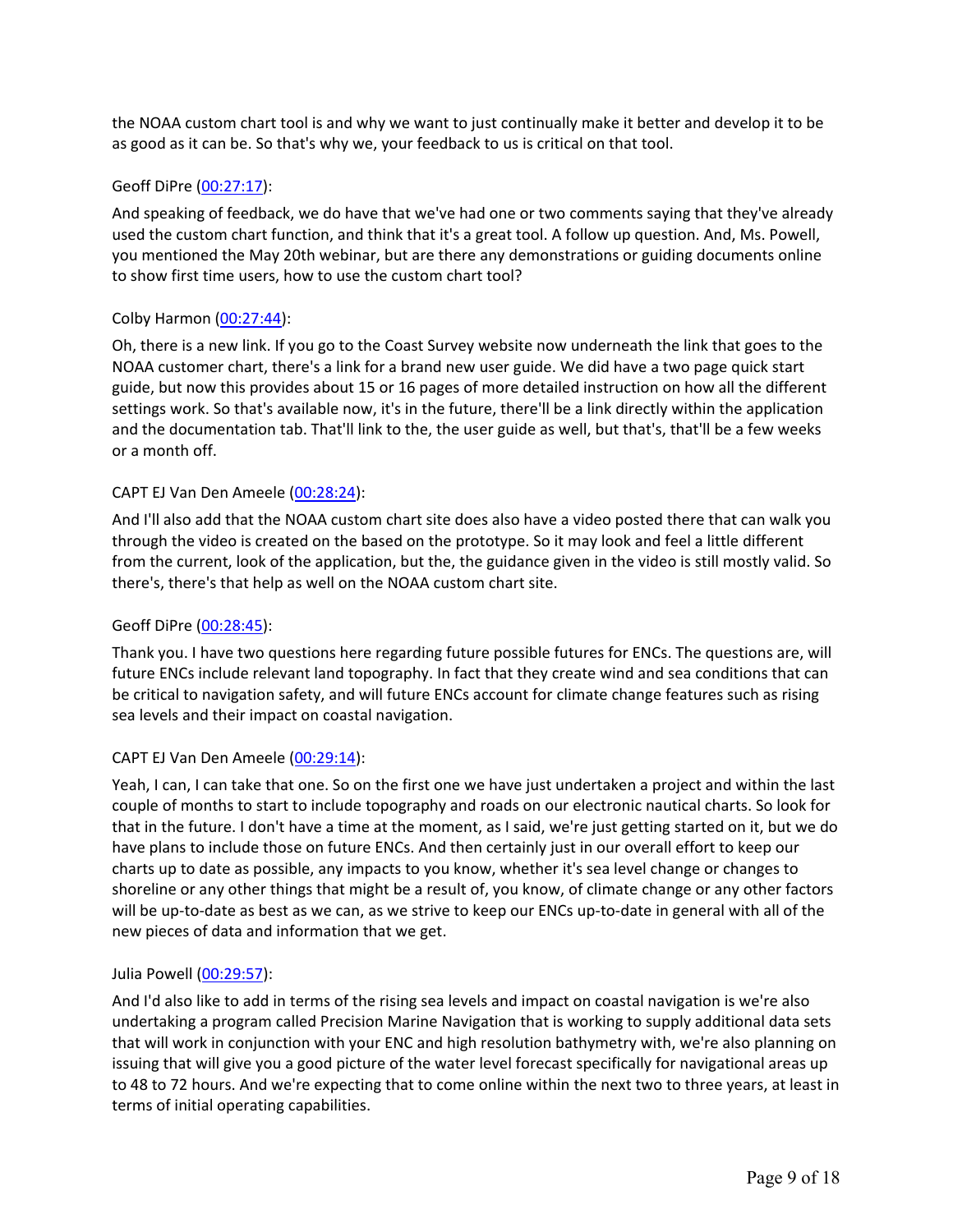#### Geoff DiPre (00:30:40):

Thank you. And I'd just like to apologize if the construction sounds in the background are coming through my apologies for that. But moving on one question that you mentioned that you were considering an API and to that end, what is an API, if you could explain that and will it be possible to have public access to the WMS server or the map server that is used by the custom chart tool?

### CAPT EJ Van Den Ameele (00:31:15):

So on the first question, apologies for the acronyms, you know, as we work in government, we live with acronyms every day and sometimes just can't fight the resistance to use them, even though we try really hard sometimes. So an API is application programming interface, and that's basically it's a, a technology whereby information contained on one website and, you know, say in the form of an application like the NOAA custom chart tool can be represented or embedded in another website or something like that, iPhone app or, or something of that nature. So while we would still run the engine of the NOAA custom chart tool, the user interface would be maybe somewhere else. Like I mentioned, like other print on demand vendors, websites. So rather than in that example, going to the NOAA website, creating chart, downloading it and sending it over to someone else to print it, you would go to their website, they would have the user interface on their website for you to create your custom chart. But the engine of that would be, would be running on a, on a NOAA server, a NOAA computer and the API or the application programming interface is kind of the technology that enables that to happen. And the second question again, please.

### Geoff DiPre (00:32:21):

The second part of that question was will there be public access to the WMS server or the map server that is used by the custom chart tool?

## CAPT EJ Van Den Ameele (00:32:33):

That is a good question. I believe there, there will be, I think there already is. And we'll take that for as a suggestion and look into that. Thank you.

#### Geoff DiPre (00:32:40):

Great. In the frame of POD, when will agents be able to provide US Coast Guard approved custom POD charts?

#### CAPT EJ Van Den Ameele

That is a good question for which we don't have an answer. We are looking into what it would take to make a carriage compliant, NOAA custom chart. And we've started that process by really writing up the specific requirements of what makes a chart itself meet, meet regulation for carriage requirements. And we hope to strive to get there with the NOAA custom chart, but I don't have a particular date or certainly not going to make that a guarantee at this point that we can do that, but it's what we, what we are working for and what we hope for in the, in the sometime distant future.

#### Julia Powell (00:33:24):

And then I'd like to also add, we are working with our current POD vendor network on a way forward to what we call POD in terms of how a chart produced from that custom chart application. Once it meets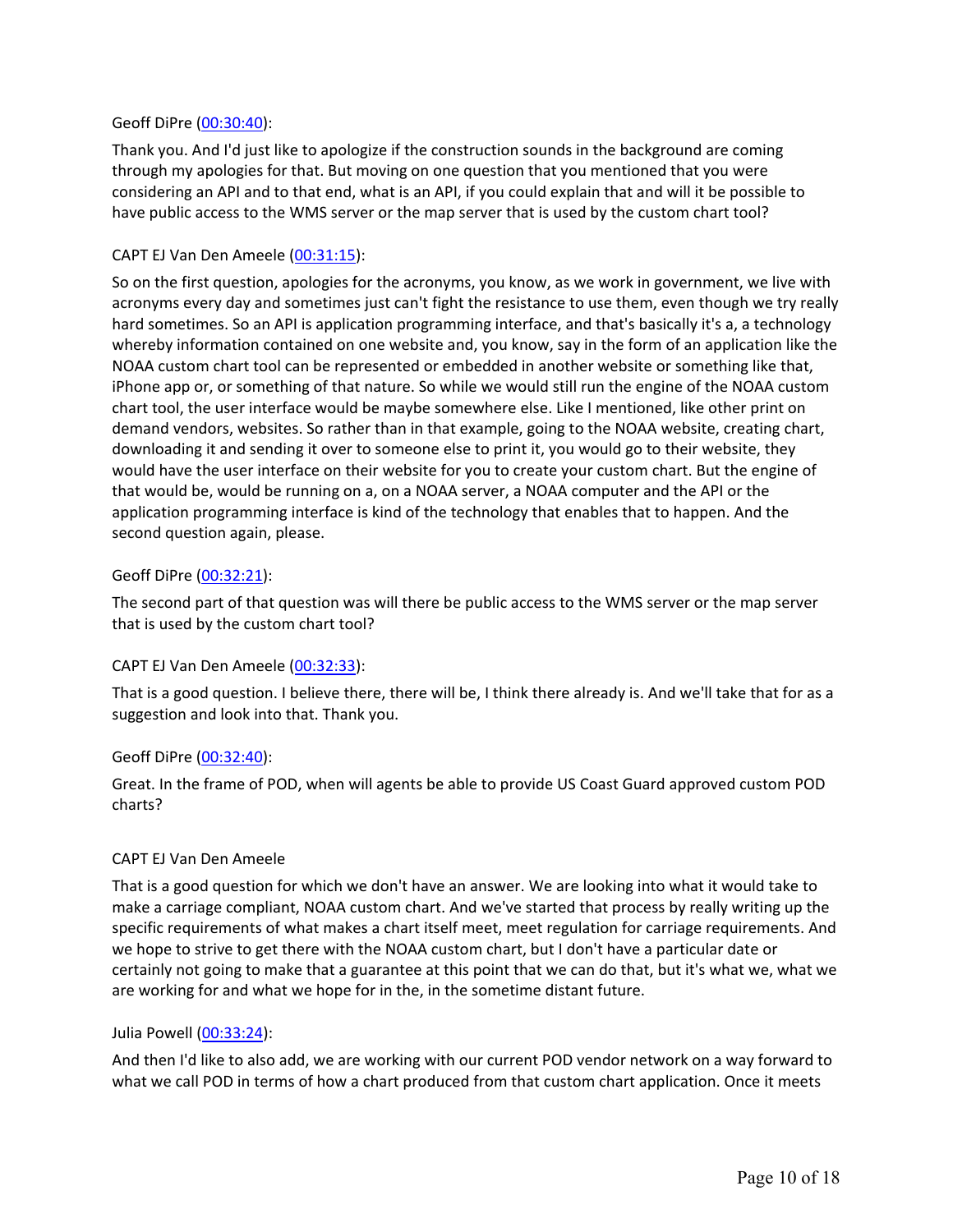the specifications that Captain Van Den Ameele spoke about how that can be, you know, certified in terms of carriage for backup type arrangements.

## Geoff DiPre (00:33:55):

And in the same vein speaking of US Coast Guard approved chart, how will the requirements of vetting companies or customers those that are involved with the transport of petroleum a paper chart use in plotting be able to be satisfied without Coast Guard approved?

### Colby Harmon

Well, I would just note the US Coast Guard NAVIC that came out a couple of 2016. I believe that it enabled regulated vessels to use ENCs in lieu of paper charts. The Coast Guard is also presently working on a preliminary steps that will result in new regulations related to the use of electronic navigational charts. So right now regulated vessels are, can use either ENCs or paper charts.

## Geoff DiPre

And there is a similar question, which I think you were kind of alluding to this with the push to ENC navigation, what is the Coast Guard's policy for the chart system on a non-SOLAS ship? Do they require ECDIS or an ENS, and where is the regulation shared if you know?

### Colby Harmon

So right now the Coast Guard does not require an ECDIS. In fact, the NAVIC doesn't specify particular system requirements. There is a list and we can provide this later. There's a link to the NAVIC on the NOAA website. So for non-regulated non-SOLAS or for regulated non-SOLAS vessels operating in domestic waters there is there there's a general requirement that they can use ENCs with an appropriate display, but it doesn't get very specific the new regulations that they are developing, maybe, have more specificity but that's a year or so in a way, at least I think.

## CAPT EJ Van Den Ameele (00:36:18):

Okay, good. NAVIC I think its notice of vessel inspections, circular. It's just a rule, essentially, a rule change that the Coast Guard publishes.

#### Geoff DiPre (00:36:34):

Great. So kind of turning over to ENC is a couple of questions here. Do we know how the local notice to mariners will handle the critical corrections applied to ENCs?

## Colby Harmon (00:36:50):

Well, the ENC notices don't really apply to ENCs at all, because all those changes are incorporated in the data themselves. So there's updated files that are associated with the ENCs that are released with the main ENC document or beta so notices local notices that apply to paper charts. The same data appears on the ENCs, but notices don't apply as they do to, you know, to direct someone to make a change in the ENC data it's already there.

Geoff DiPre (00:37:36):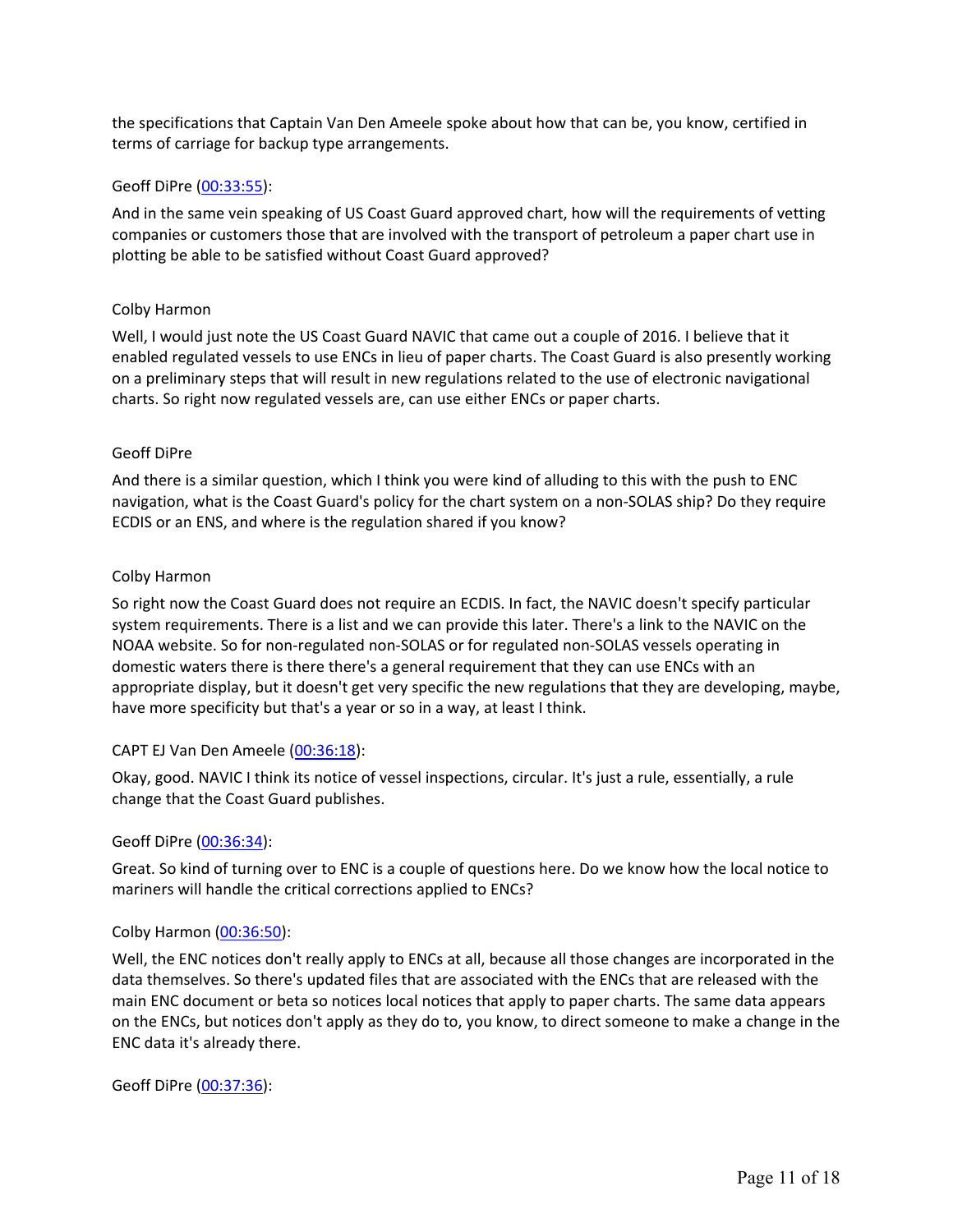Okay. Thank you for the custom charts. Sorry, I just lost my place. I apologize. Going to a different question. Will the light list use the same agnostic scheme of using waterway names instead of chart numbers as is being done with the Coast Pilots?

### Julia Powell (00:38:06):

Yeah. I don't want to speak for the future plans of the US Coast Guard, which maintains the US light list, but we are working closely together with the US Coast Guard in terms of how we do this waterways, harmonization and moving with named waterways. So what we're doing with the Coast Pilot has the buy-in of the Coast Guard. But I have noted that there are several participants from the US Coast Guard, which is from the sector. That's responsible for that, the overall direction of the US light list. And so I think they'll, they'll take note of this question.

### Colby Harmon (00:38:47):

I can, I can add a little more to that, that, that the harm, the waterway harmonization project, that's going to develop a standard set of names and of locations or areas defined particular waterways. Many of those names I've been told come directly out of the light list that already references particular waterways and they, they are similarly will, as the charts are canceled, we'll remove those chart references from the light list. What the notice is I know obviously the light list will be maintained regardless of the existence of charts or not.

### Geoff DiPre (00:39:41):

Speaking of kind of references and chart listing, what will happen to the chart number one for reference to all the other charts.

## Colby Harmon (00:39:50):

So, that's a very good question. I'm the editor of the chart number one. So it's something I've thought about for a while. Obviously as chart as a paper charts are canceled, there'll be a point where that particular reference to those charts may go away. The chart one US chart one is one of the few national chart ones that actually show paper chart and electronic chart or ECDIS symbology at the same time. So we'll maintain that for the electronic chart reference as we move forward with a NOAA custom chart is obviously a standard set of symbology. That'll be used for that right now. It's kind of a hybrid of NOAA customer chart or our NOAA, traditional symbology and other what we call INT symbology that's specified by the International Hydrographic Organization. But there'll be a time where a new edition of a US chart, one will likely show the symbology used on the NOAA custom chart output as well as a symbology used on ECDIS systems to display ENC data.

#### Geoff DiPre (00:41:08):

Is there any plan to provide navigation software that can be applied to the ENC? As far as this attendee knows right now, only third party vendors provide these applications.

## CAPT EJ Van Den Ameele (00:41:23):

Right. And NOAA, as the federal government certainly doesn't have plans to develop a navigation software that we use ENC data. If I understand the question correctly. You know, we leave that to private industry to develop those, but we do, we, we will have viewers on our webpage, if you wanted to go in and just kind of navigate your way around ENC data, you know, on our website that is of that is currently available and will continue to be available.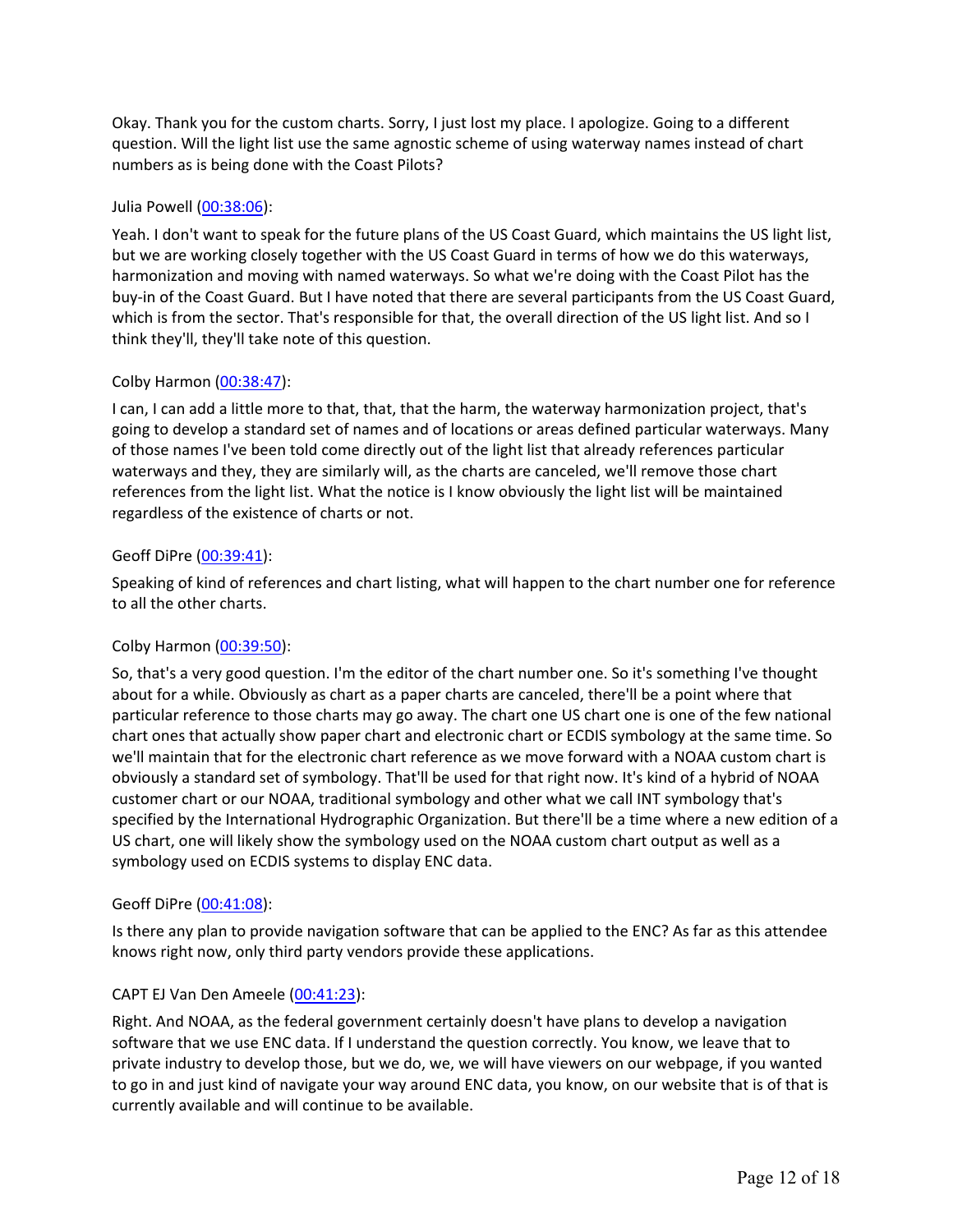### Geoff DiPre (00:41:54):

All right. How will this process affect chart plotting for testing for master or mate licenses?

## CAPT EJ Van Den Ameele (00:42:04):

So we are in, in dialogues with the US Coast Guard about that question, and we expect that there will be a, it will be a function of the NOAA custom chart in the future, both create the training charts that are currently used for, for maritime instruction, as well as the for the piloting exams. You know, those, those kinds of blank charts where everything between the shorelines or, you know, see where the shoreline is blank for, for pilot testing purposes. So we are working with the Coast Guard and how to fulfill those requirements in the future as we, as we sunset the traditional paper charts.

## Geoff DiPre (00:42:41):

Great. Thank you. I believe this question is in reference to the rescheming plans in areas that are still in planning phase, such as Alaska do the raster charts, and ENCs still can contain all the same information and if not, how does the user know? And I'll add another question that asks kind of looking beyond our borders. Is there any interaction or partnership with Canada on these types of processes?

### CAPT EJ Van Den Ameele

So, yeah, so that gets aware that there is a lot of sort of routine type of data that's not critical to navigation necessarily, or what it, isn't a danger to navigation. I should say, that is being applied to the ENC that is not being applied to the raster. So there is the potential for those to get, to get more and more out of date. And again, if we feel that a raster chart is too far out of date, or is in too much disagreement with the corresponding ENC, then that will be the criteria for canceling that chart, because we don't want, obviously out of date products on the street that, you know, impact navigation in some way.

## CAPT EJ Van Den Ameele (00:43:47):

And yes, we are cooperating with Canada, particularly on the re scheming effort as it, as it impacts the boundary of Mexico, as well as a matter of fact for other border as well, because as many folks may know, you can have overlapping ENC coverage between between nations, but at the same scale band or usage bands, I, where have to coordinate very closely with our, where we have international borders on, on those efforts.

#### Colby Harmon

Okay. Just to reemphasize, if I understand the concern from the question is the data on the electronic navigational chart will be more up-to-date than the paper chart and have a greater fidelity of data, especially related to hydrographic routine hydrographic surveys and shoreline surveys. And I'll note that as rescheme and we move towards this new grid layout for our electronic navigational charts, these, we are often increasing the scale and level of detail and the coverage that would be greater than what's available on the paper charts now.

Geoff DiPre (00:45:01):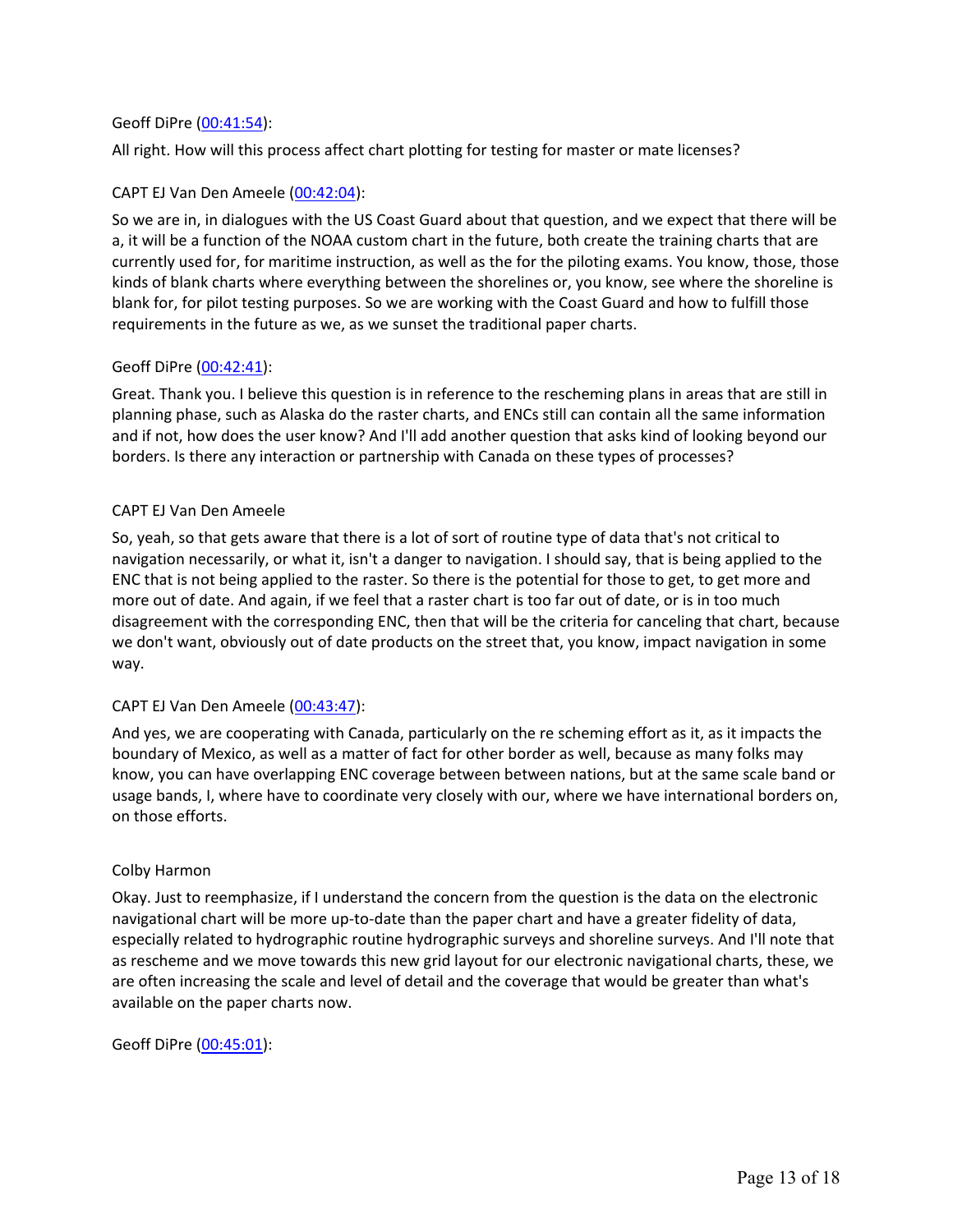In a similar vein, just in terms of what's included in an ENC and how up-to-date it is one attendee asks if an aid to navigation's position in the light list is correct. Is the position on the ENC chart also always correct?

## CAPT EJ Van Den Ameele (00:45:19):

Yes. The US Coast Guard is the source of information for all aids to navigation depicted on our ENCs and charts so if the Coast Guard makes a change to the position of an aid to navigation, we will get that information pretty much right away. And then that can be applied, you know, on a rapid basis to the ENC it applies to, and then be part of our weekly Thursday distribution of new ENCs. So again, the Coast Guard is the source of the positions for all aids to navigation depicted on our charts.

## Geoff DiPre (00:45:55):

Thank you. There are a couple of questions here where there might be some confusion as to the custom chart tool. The questions we're asking are the new custom ENCs too complicated. Will I still be able to just download ENCs to use with our computer on the tug and will POD providers be able to sell ENCs if you could clarify what that custom chart tool is actually doing that would.

## CAPT EJ Van Den Ameele

Sure. So do you have to, the question that the ENCs our ENCs will continue to be freely available on our website for download and should work. This is just the same way that they currently do. They'll just be in a different scheme and have different borders and than what you currently see. And in addition to being able to download our ENCs for free, we also have a number of certified value added resellers that basically provide a subscription service to users if they want to go about it that way.

## CAPT EJ Van Den Ameele (00:46:51):

And in obtaining up-to-date ENC. So the way that works is, you know, you subscribe and for a fee, you know, on a regular basis, they'll provide you with all of the updated ENCs that you need. So say for example, that typically sale a common route, and, you know, as part of a, say, a tug and barge company, and you want to be able to, you know, just, you don't have the staff or the resources to go through and, you know, every week or on a, on a routine basis, download those for yourself, distribute them to your fleet. And we have these via value added resellers or VARs that will do that for you. So we don't have print on demand vendors that will, are providing the electronic product, but we do have these value resellers and a list of those resellers is on the Coast Survey website, because that is an option for how and how you can obtain or up-to-date ENCs on a report basis.

## Geoff DiPre (00:47:42):

Thank you. One attendee asked is it true that the cancellation of printed charts is not linked at all to the rescheming effort? Or is there any connection there?

## CAPT EJ Van Den Ameele (00:47:57):

There's no direct connection. In other words, when we rescheme an area, that's not going to necessarily trigger the cancellation of any charts, but it, but it could. And we may use that as a reason particular, where we think we have much better, more detailed coverage, as Colby mentioned, and in an area. And again, that goes back to the example of Lake Superior that I saw since we do have really good, reschemed, more higher level of detail, ENC coverage. We may look at an area like that to consider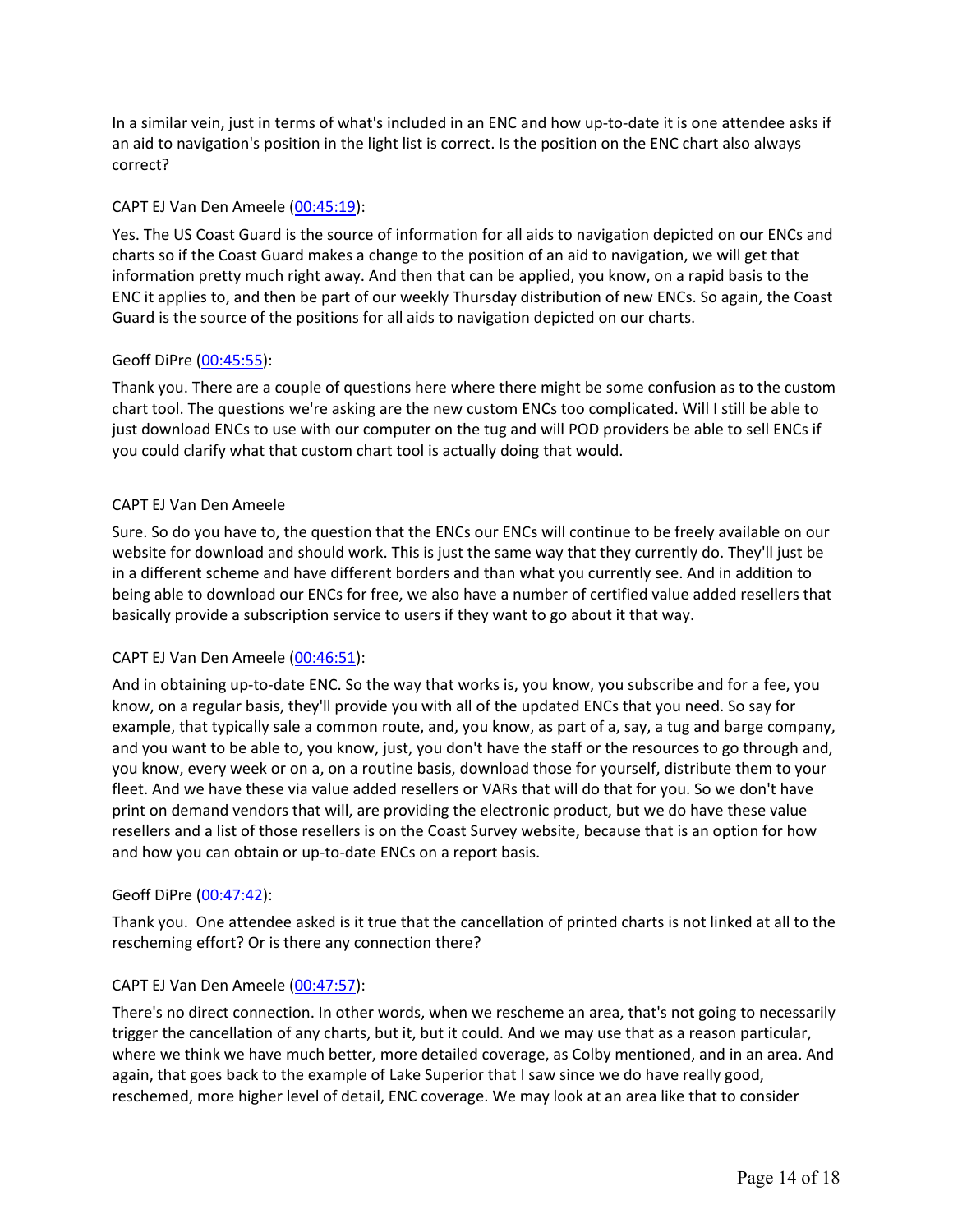cancellation sooner rather than later, just because we have much better data and better information available on the ENCs than we had at the, at the smaller scale, less resolution paper and raster product. So they're not directly, they're not directly linked, but one could drive the other.

## Geoff DiPre (00:48:40):

Thank you. One attendee mentioned that the reluctance to stop using raster chart is the reduction of local names of points and some smaller islands where the replacement of raster charts aim to include all local names that are on the raster charts. So will these be included on the ENCs and a second question, will there be anything equivalent to the source diagram for each ENC area?

## CAPT EJ Van Den Ameele (00:49:08):

Yeah. So thanks. Thanks for asking that on the first with the names. Yes, we do strive to include all of those geographic names, both on the ENC product, and then the corresponding, any corresponding NOAA custom chart that would be created from the ENC data. And very recently we realized sometimes the placement of those labels on the custom chart can be a little, a little tricky. And we've recently made a, I think, some significant improvements to how we're presenting and locating those labels on the NOAA custom chart. And we continue to work on that to make that even better. And what we're including with the NOAA custom chart instead of the source diagram is, is what we're calling that CATZOC diagram. Again, another, another acronym that stands for a zone of confidence or category of zone of confidence. And that tells you basically how good the data is.

## CAPT EJ Van Den Ameele (00:49:55):

So there's there's category A, which is, you know, full bottom coverage with sounding, you know, multibeam sonar for surveys that are capable of detecting all the objects on the sea floor. So that's that's category A and then it goes down from there to B, C and D to a, where B might be a, it's a good, accurate survey, but it didn't have necessarily full bottle coverage with sonar. And then, and that the quality of data is, is a little still good, but a little bit lower. So we're replacing the source diagram that tells you specifically the year and where the survey came from versus what the quality of the data is. Those are currently included in ENCs and have been as long as the ENCS have been around and how we plan to include that diagram along with the notes page in the NOAA custom chart product.

## Geoff DiPre (00:50:45):

Great. One attendee asks about permanent navigation warnings before they become notice to mariner and for temporary navigation warnings, how are they included in ENCs?

## CAPT EJ Van Den Ameele (00:51:04):

Well, we have certain, certain notes that appear on all of our paper charts currently, and those will all appear on the NOAA custom chart product as well. And they are also embedded in the, in the ENCs. So those will be part of the notes page that I mentioned earlier, and those are various types of rules, regulations, environmental regulations, navigation regulations, things of things of that nature temporary navigation warnings. We, I don't think we generally include on our charts, but those are usually included in the local notice to mariners. And that would generally be the primary source for those sorts of temporary types of navigation warnings.

# Geoff DiPre (00:51:44):

Great. When using ENCs, will it be necessary to do updates at regular intervals, similar to paper charts?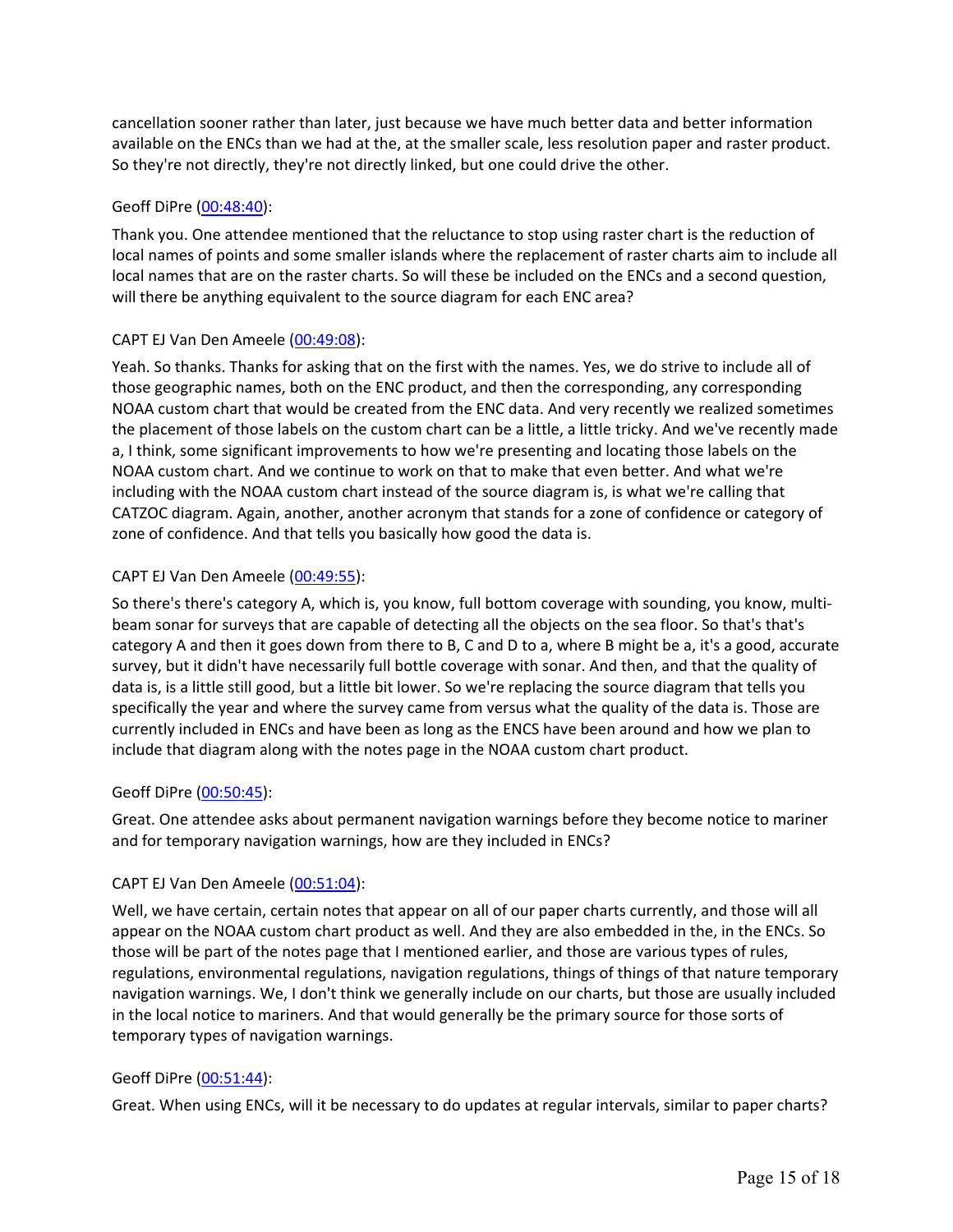## CAPT EJ Van Den Ameele (00:51:56):

So our ENCs as mentioned are distributed weekly, they're uploaded on Thursday. So generally, usually around Thursday afternoon into Friday morning, or when any weekly update are, are updated or posted available to the public. And those would include all of the chart corrections or dangers or issues that have been distributed through any given local notice to mariners. And so our website does contain the list of latest editions that including in the document that Colby mentioned. And so if there has been an update to particular ENC, because there was a local notice to mariners that applied to that ENC, that information would be available on our website as well.

### Colby Harmon

We have it in a way to determine what, what ENC's have been updated most recently, but it also points out one of the advantages of having a subscription service is that that sort of information is taken care of for you. If you use a subscription service for a value-add and a provider ENC data.

### Julia Powell (00:53:00):

And I'd also, I saw there's a couple of questions. I'd also like to point out. There are a lot of the sub SOLAS navigation systems or ECS is and portable pilot units. They actually, because NOAA data is available for free and we offer fairly robust metadata. They actually write scripts against our servers and they automatically update as we provide new data available. So a lot of times it's like, would you like to check if NOAA has more updated data click? Yes. And then it downloads the latest information. So a lot of equipment manufacturers actually have that already built in the subscription services that we talk about with the value added resellers. Those tend to be more for SOLAS class shipping that are that, that require encrypted services. And because it has it's it's, you can't redistribute your data. So that type of value added reseller, which we run it's a little bit complicated, but we have a value added reseller network that's run by our regional ENC coordinating center that offer subscription services with different types of models, such as pay as you sail.

#### Julia Powell (00:54:18):

Where, you, you only buy the data that you need for, for where you are in the world. And those are more for sort of worldwide models for navigation versus more US-based navigation, so slightly, slightly different. And I see there's a lot of questions about how to become a value added reseller is we don't, we don't actually, because we have our data available for free and we have tools for systems to automatically download it. We don't actually manage our third party value added reseller network. That's managed through our cooperative agreements with the regional ENC coordinator.

#### Geoff DiPre (00:55:01):

Thank you, Ms. Powell. And just one last time, just for everyone's information because there was a question where again, can users find the info for the resellers to get updated at ENC.

#### CAPT EJ Van Den Ameele (00:55:19):

So the name of the regional coordinator that Julia mentioned is IC-ENC, which is the international center for ENCS. And they're the ones that manage all of those as well as other nations' value added resellers. So I don't have the exact web address off the top of my head, but I think if you were to put that in the search engine, IC-ENC about medical charts, you would be able to find them. And that has all the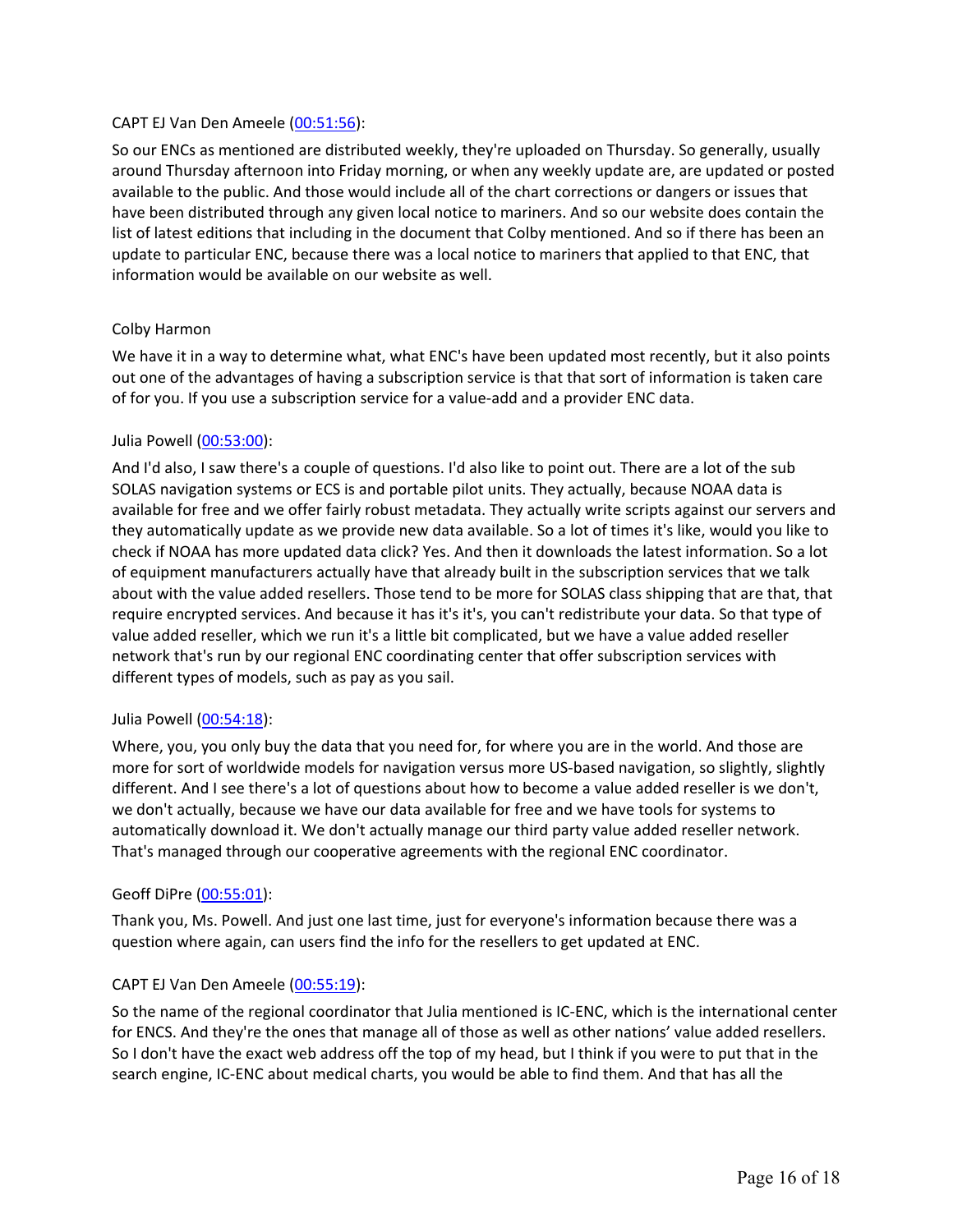information about our current resellers about, I think also probably information about how to become one, if you were interested,

#### Julia Powell (00:55:49):

It's also linked on our website to get there. If you go there, the, the listing of POD agents are there's information about ENC redistribution and it talks about the value added resellers and links to IC-ENC.

## Geoff DIPre (00:56:09):

All right. And with just a few minutes left before the hour is over two questions here regarding ENC numbering, one will ENC numbering still be an eight characters where the third reflects scale and band, and what is the conversation, or what is the decision on providing via ENCs the same chart numbers that are being offered now as paper charts?

### Julia Powell (00:56:36):

So I can handle the first part and then I'll let EJ handle the second part. So under S-57, we are required to have a character as there's a very specific way of doing the first three characters under the new iteration of the ENC product specification, which is S-101, which will come online starting in 2023, 2024. That has a lot more flexibility in terms of naming conventions with more, more characters to play with. So I'll turn it over to EJ for the second part of that question.

### CAPT EJ Van Den Ameele (00:57:12):

Well, I think, I think Julie provided the answer with your response as well, because we're locked into that international standard of that eight digit or eight character chart names that doesn't lend itself. The first two have to be US because that's the name of the provider. The second one that's what's mentioned is the scale band, the way we generally do it is that the, the fourth and fifth are the state that the chart is primarily in. And then it's a sequential number. So obviously that format doesn't lend itself to a matching the traditional chart numbers that everyone's used to seeing on the paper charts. But yeah, so I think that's the, that's the answer that question in the future, as we transitioned to more flexible names, we'll probably be about the same time that we've this most of our traditional charts. So we probably wouldn't consider it that time.

## Colby Harmon (00:57:57):

The other factor is as, as we noted the shapes of the legacy ENCs if you will follow the footprint. So the paper charts they were made from, but now as we change the scale to usually a larger scale and as gridded out format the relationship between the ENC data and the paper charts that it was originally created from, it gets further and further apart, and you can't really easily make the connection between the two.

## Geoff DiPre (00:58:35):

All right. Well, I think we have time for one last question. On ENC updates, is there a plan to be able to see what the changes are when an updated ENC comes aboard? So will users be able to know exactly what has changed when there is an update to the ENC?

CAPT EJ Van Den Ameele (00:58:55):